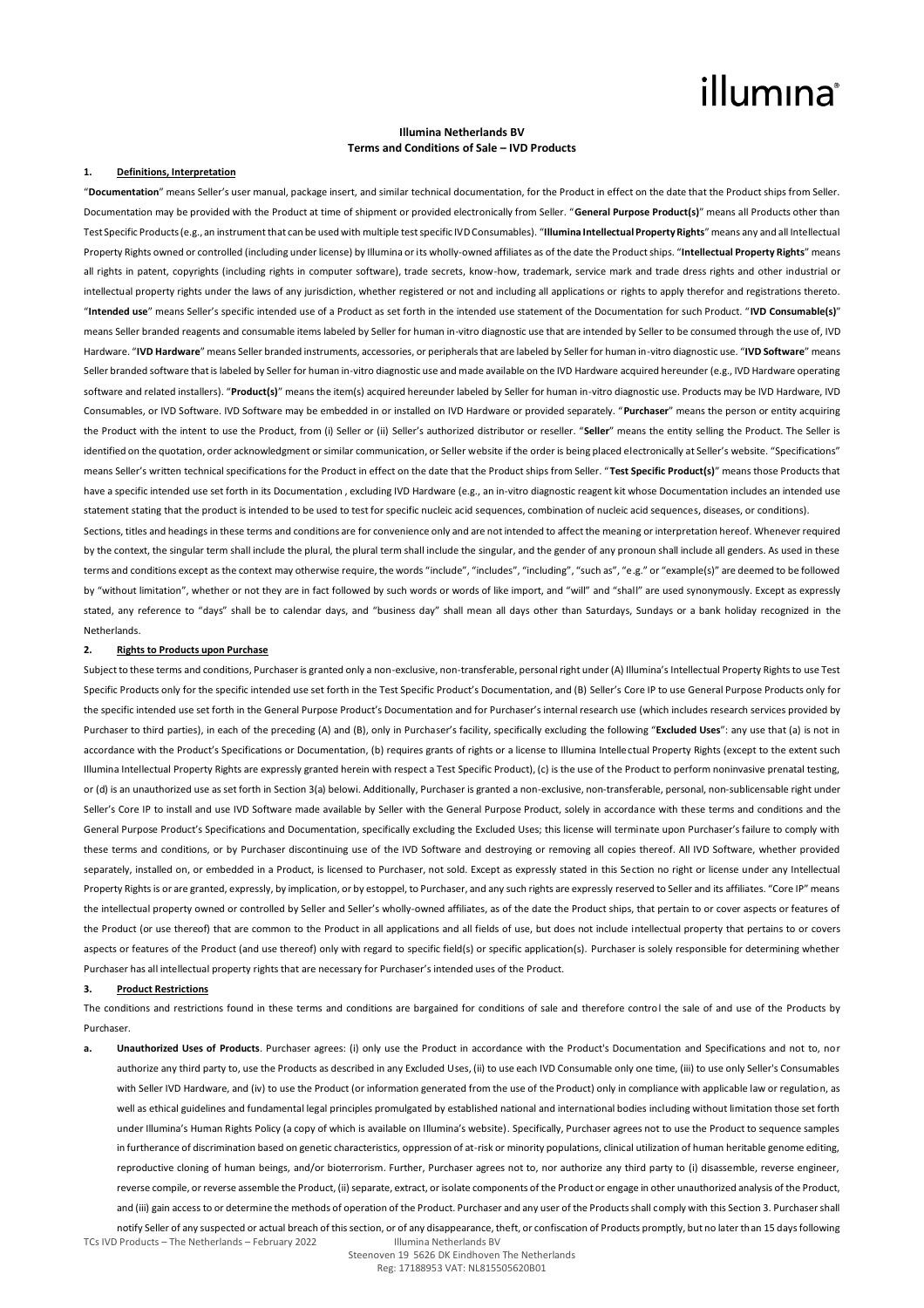knowledge of the applicable incident. Purchaser shall provide Seller with reasonable access to confirm Purchaser's compliance with the requirements in (iv). Seller reserves the right to discontinue sales of IVD Consumables or servicing of IVD Hardware in the event Purchaser does not comply with this Section 3(a)(iv)

- **b. Software License Restrictions**. Purchaser acknowledges that software may be subject to additional terms and conditions. Purchaser may not use, copy, modify, create derivative works of, reverse engineer, decompile, disassemble, distribute, sell, assign, pledge, sublicense, lease, loan, rent, timeshare or otherwise transfer the IVD Software, nor permit any other party to do any of the foregoing. Purchaser may not remove from the IVD Software, or alter, any of the trademarks, trade names, logos, patent or copyright notices or markings, or add any other notices or markings to the IVD Software. Purchaser may not (and may not attempt to) defeat, avoid, by-pass, remove, deactivate or otherwise circumvent any protection mechanisms in the IVD Software including without limitation any such mechanism used to restrict or control the functionality of the IVD Software.
- **c. Third Party Code**. To the extent third party code is included in IVD Software and any term or condition of a third party license applicable to such third party code directly conflicts with the terms and conditions set forth herein, the applicable term(s) or condition(s) of that third party license will be applicable only to that third party code and only to the extent necessary to remove the conflict.

### **4. Regulatory**

Illumina intends that its products be used only in a lawful and ethical manner. Purchaser agrees to comply with all applicable laws, regulations, and ethical guidelines promulgated by established national and international ethical bodies when using, maintaining, and disposing of the Product and the information generated from the use of the Product. Purchaser shall obtain and maintain all necessary licenses and consents and agrees to comply with all applicable laws and reg ulations when using, maintaining, and disposing of Product.

## **5. Limited Liability**

TO THE EXTENT PERMITTED BY LAW, IN NO EVENT SHALL SELLER OR ITS SUPPLIERS BE LIABLE TO PURCHASER OR ANY THIRD PARTY FOR ANY INDIRECT, SPECIAL, INCIDENTAL, EXEMPLARY, CONSEQUENTIAL OR PUNITIVE DAMAGES OF ANY KIND (INCLUDING, BUT NOT LIMITED TO, THE COSTS OF PROCUREMENT OF SUBSTITUTE PRODUCTS OR SERVICES, LOST PROFITS, DATA OR BUSINESS) ARISING OUT OF OR IN CONNECTION WITH, WITHOUT LIMITATION, THE SALE OF THE PRODUCT, ITS USE, SELLER'S PERFORMANCE OR ANY OF THESE TERMS AND CONDITIONS, HOWEVER ARISING OR CAUSED AND ON ANY THEORY OF LIABILITY (WHETHER IN CONTRACT, TORT (INCLUDING NEGLIGENCE), STRICT LIABILITY OR OTHERWISE).

TO THE EXTENT PERMITTED BY LAW, SELLER'S TOTAL AND CUMULATIVE LIABILITY TO PURCHASER OR ANY THIRD PARTY ARISING OUT OF OR IN CONNECTION WITH THESE TERMS AND CONDITIONS, INCLUDING WITHOUT LIMITATION, THE PRODUCT (INCLUDING USE THEREOF) AND SELLER'S PERFORMANCE, WHETHER IN CONTRACT, TORT (INCLUDING NEGLIGENCE), STRICT LIABILITY OR OTHERWISE, SHALL IN NO EVENT EXCEED THE AMOUNT PAID TO SELLER FOR THE PARTICULAR PRODUCT CONTAINED IN THE PARTICULAR ORDER THAT DIRECTLY CAUSED THE LIABILITY.

#### **6. Limitations on Warranties**

TO THE EXTENT PERMITTED BY LAW AND SUBJECT TO THE EXPRESS PRODUCT WARRANTY MADE IN THESE TERMS AND CONDITIONS SELLER MAKES NO (AND EXPRESSLY DISCLAIMS ALL) WARRANTIES, EXPRESS, IMPLIED OR STATUTORY, WITH RESPECT TO THE PRODUCT, INCLUDING WITHOUT LIMITATION, ANY IMPLIED WARRANTY OF MERCHANTABILITY, FITNESS FOR A PARTICULAR PURPOSE, NONINFRINGEMENT, OR ARISING FROM COURSE OF PERFORMANCE, DEALING, USAGE OR TRADE, WITHOUT LIMITING THE GENERALITY OF THE FOREGOING, SELLER MAKES NO CLAIM, REPRESENTATION, OR WARRANTY OF ANY KIND AS TO THE UTILITY OF THE PRODUCT FOR PURCHASER'S INTENDED USES. NOTHING IN THESE TERMS AND CONDITIONS SHALL LIMIT LIABILITY OF A PARTY OR ITS AFFILIATED ENTITIES FOR GROSS NEGLIGENCE OR FRAUD.

### **7. Product Warranty**

All warranties are personal to the Purchaser and may not be transferred or assigned to a third-party, including an affiliate of Purchaser. All warranties are facility specific and do not transfer if the Product is moved to another facility of Purchaser, unless Seller conducts such move. The warranties described in these terms and conditions exclude any stand-alone third-party goods that may be acquired or used with the Products.

- a. Warranty for IVD Consumables. Seller warrants that IVD Consumables will conform to their Specifications until the later of (i) 3 months from the date of shipment from Seller, or (ii) any expiration date or the end of the shelf-life pre-printed on such IVD Consumables by Seller, but in either event no later than 12 months from the date of shipment.
- **b. Warranty for IVD Hardware.** Seller warrants that IVD Hardware, other than Upgraded Components, will conform to its Specifications for a period of 12 months after its shipment date from Seller unless the IVD Hardware includes Seller provided installation in which case the warranty period begins on the date of installation or 30 days after the date the IVD Hardware was delivered, whichever occurs first ("**Base IVD Hardware Warranty**"). "Upgraded Components" means Seller provided components, modifications, or enhancements to IVD Hardware provided pursuant to the Base Hardware Warranty. Seller warrants that Upgraded Components will conform to their Specifications for a period of 90 days from the date the Upgraded Components are provided by Seller. Upgraded Components do not extend the Base Hardware Warranty for the IVD Hardware unless the upgrade was conducted by Seller at Seller's facilities in which case the upgraded IVD Hardware shipped to Purchaser comes with a new Base IVD Hardware Warranty.
- **c. Exclusions from Warranty Coverage.** The foregoing warranties do not apply to the extent a non-conformance is due to (i) abuse, misuse, neglect, negligence, accident, improper storage, or use contrary to the Documentation or Specifications, (ii) use that is an Excluded Use or otherwise not in accordance with these terms and conditions, (iii) improper handling, installation, maintenance, or repair (other than if performed by Seller's personnel), (iv) unauthorized alterations, (v) Force Majeure events, or (vi) use with a third party's good (unless the Product's Documentation or Specifications expressly state such third party's good is for use with the Product).
- **d. Procedure for Warranty Coverage.** In order to be eligible for repair or replacement under this warranty Purchaser must (i) promptly contact Seller's support department to report the non-conformance, (ii) cooperate with Seller in confirming or diagnosing the non-conformance, and (iii) return the Product, transportation charges prepaid to Seller following Seller's instructions or, if agreed by Seller and Purchaser, grant Seller's authorized repair personnel access to the Product in order to confirm the non-conformance and make repairs.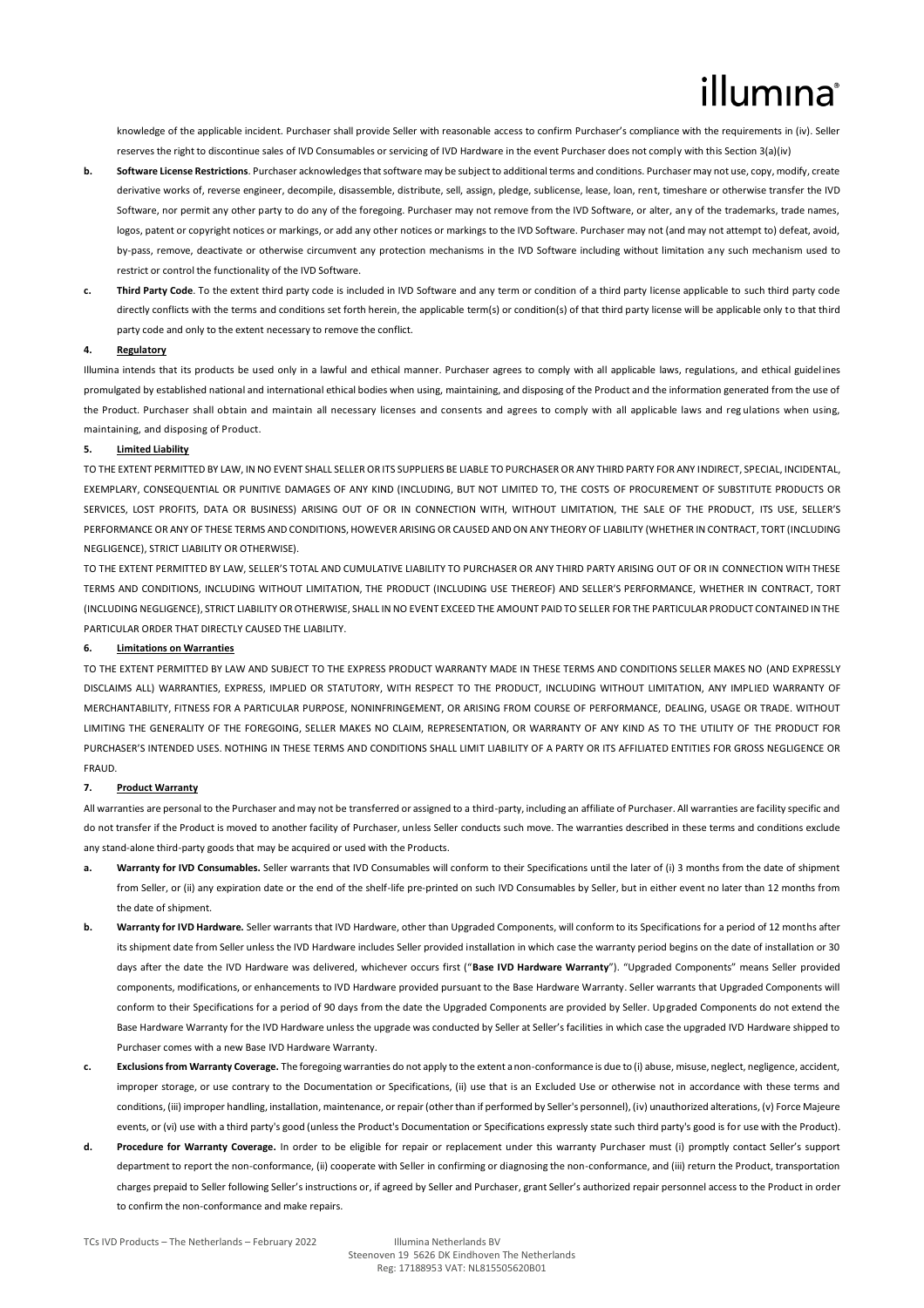**e. Sole Remedy under Warranty.** Seller will, at its option, repair or replace non- conforming Product that is covered by this warranty provided that Seller can reasonably identify and confirm such non-conformance. The warranty period for repaired or replaced IVD Consumables is 90 days from the date of shipment, or the remaining period on the original Consumables warranty, whichever is later. IVD Hardware may be repaired or replaced with functionally equivalent, reconditioned, or new IVD Hardware or components (if only a component of IVD Hardware is non- conforming). If the IVD Hardware is replaced in its entirety, the warranty period for the replacement is 90 days from the date of shipment or the remaining period on the original IVD Hardware warranty, whichever ends later. If only a component is being repaired or replaced, the warranty period for such component is 90 days from the date of shipment or the remaining period on the original IVD Hardware warranty, whichever ends later. The preceding states Purchaser's sole remedy and Seller's sole obligations under the warranty provided.

### **8. Indemnification**

- **a. Indemnification by Seller**. Subject to these terms and conditions, including without limitation, the Exclusions to Seller's Indemnification Obligations (Section 8(b) below), the Conditions to Indemnification Obligations (Section 8(d) below), Seller shall (i) defend, indemnify and hold harmless Purchaser against any third-party claim or action alleging that the (A) Test Specific Products when used for the specific intended use set forth in its Documentation, and (B) the General Purpose Products when used for (x) the specific intended use set forth in its Documentation, or (y) Purchaser's use, in accordance with these terms and conditions, and in accordance with the Product's Documentation and Specifications infringes the valid and enforceable intellectual property rights of a third party, and (ii) pay all settlements entered into, and all final judgments and costs (including reasonable legal fees) awarded against Purchaser in connection with such infringement claim. If the Product or any part thereof, becomes, or in Seller's opinion may become, the subject of an infringement claim, Seller shall have the right, at its option, to (A) procure for Purchaser the right to continue using the Product, (B) modify or replace the Product with a substantially equivalent non-infringing substitute, or (C) require the return of the Product and terminate the rights, license, and any other permissions provided to Purchaser with respect to the Product and refund to Purchaser the depreciated value (as shown in Purchaser's official records) of the returned Product at the time of such return; provided that, no refund will be given for used-up or expired IVD Consumables. This Section states the entire liability of Seller for any infringement of third-party intellectual property rights.
- **b. Exclusions to Seller Indemnification Obligations.** For the avoidance of doubt, Seller has no obligation to defend, indemnify or hold harmless Purchaser for any infringement claim to the extent such infringement arises from: (i) use of the Product for any Excluded Use, (ii) use of the Product in any manner not in accordance with its Specifications, its Documentation, or the rights expressly granted to Purchaser and restrictions imposed on Purchaser under these terms and conditions, including without limitation, any use of the Product beyond the specific intended use set forth in its Documentation, (iii) use of the Product in combination with any third party products, materials, or services (unless the Product's Documentation or Specifications expressly state that such third party's good is for use with the Product), (iv) use of the Product to perform any assay or other process not supplied by Seller, (iv) Seller's compliance with specifications or instructions for such Product furnished by, or on behalf of, Purchaser, (v) Purchaser's breach of any of these terms and conditions, or (vi) use of stand-alone third party goods that may be acquired or used with the Products (each of (i) - (vi), is referred to as an "**Excluded Claim**").
- **c. Indemnification by Purchaser.** Purchaser shall defend, indemnify and hold harmless Seller, its affiliates, their non-affiliate collaborators and development partners that contributed to the development of the Product, and their respective officers, directors, representatives and employees against any claims, liabilities, damages, fines, penalties, causes of action, and losses of any and every kind, including without limitation, personal injury or death claims, and infringement of a third party's intellectual property rights, resulting from, relating to, or arising out of any Excluded Claim.
- **d. Conditions to Indemnification Obligations.** The parties' indemnification obligations are conditioned upon the party seeking indemnification (i) promptly notifying the other party in writing of such claim or action, (ii) giving the other party exclusive control and authority over the defense and settlement of such claim or action, (iii) not admitting infringement of any intellectual property right without prior written consent of the other party, (iv) not entering into any settlement or compromise of any such claim or action without the other party's prior written consent, and (v) providing reasonable assistance to the other party in the defense of the claim or action; provided that, the indemnifying party reimburses the indemnified party for its reasonable out-of-pocket expenses incurred in providing such assistance.

#### **9. Payment Terms**

Each purchase order is a separate, independent transaction, and Purchaser has no right of set-off against other purchase orders or other transactions with Seller. Seller will invoice upon shipment. Subject to Seller's credit review of Purchaser (following which Seller shall inform Purchaser of applicable payment terms), all payments are due within 30 days of the date of the invoice. All amounts due shall be paid in the currency found on the invoice. If payment is made by wire or other electronic funds transfer, Purchaser is solely responsible for any bank or other fees charged and will reimburse Seller for any such fees. If any payment is not made by the due date Seller may exercise all rights and remedies available by law. Purchaser shall pay for all costs (including reasonable attorneys' fees) incurred by Seller in connection with the collection of late payments. Any amount not paid by the due date will bear interest from the day following the date on the invoice at a rate equal to the interest rate applied by the European Central Bank to its most recent refinancing operation plus 8 percentage points, or the applicable local rate. In this case, the applicable rate during the first half of the year involved is the applicable rate on 1 January for the relevant year. For the second half of the year involved, it is the applicable rate on July 1 for the relevant year. Late payment penalties are due without the need for a reminder. Any professional in a situation of late payment is automatically debtor to the Seller of a statutory fixed charge of 40 euros to cover debt collection costs.

### **10. Shipping Terms; Title and Risk of Loss**.

Unless otherwise set forth in writing by Seller or otherwise agreed between the parties, all shipments are made DDP (Incoterms 2020) at the address designated by Purchaser at the time of ordering. In all cases, title (except for IVD Software and third-party software) and risk of loss transfers to Purchaser when Product is made available at such address.

## **11. Taxes**

TCs IVD Products – The Netherlands – February 2022 Illumina Netherlands BV Purchaser agrees that any applicable sales, use, excise, VAT (value added tax), GST (goods and services tax), withholding and other taxes will be calculated based on both the tax rates in effect on the date of shipment and the ship to address for the Product. Any amounts for tax listed on a quotation, if any, are for reference purposes only and are not binding on Seller. All prices and other amounts payable to Seller are exclusive of and are payable without deduction for any taxes, customs duties, tariffs or charges hereafter claimed or imposed by any governmental authority upon the sale of Product, all of which will be paid by Purchaser. In the event Seller is required by law or

> Steenoven 19 5626 DK Eindhoven The Netherlands Reg: 17188953 VAT: NL815505620B01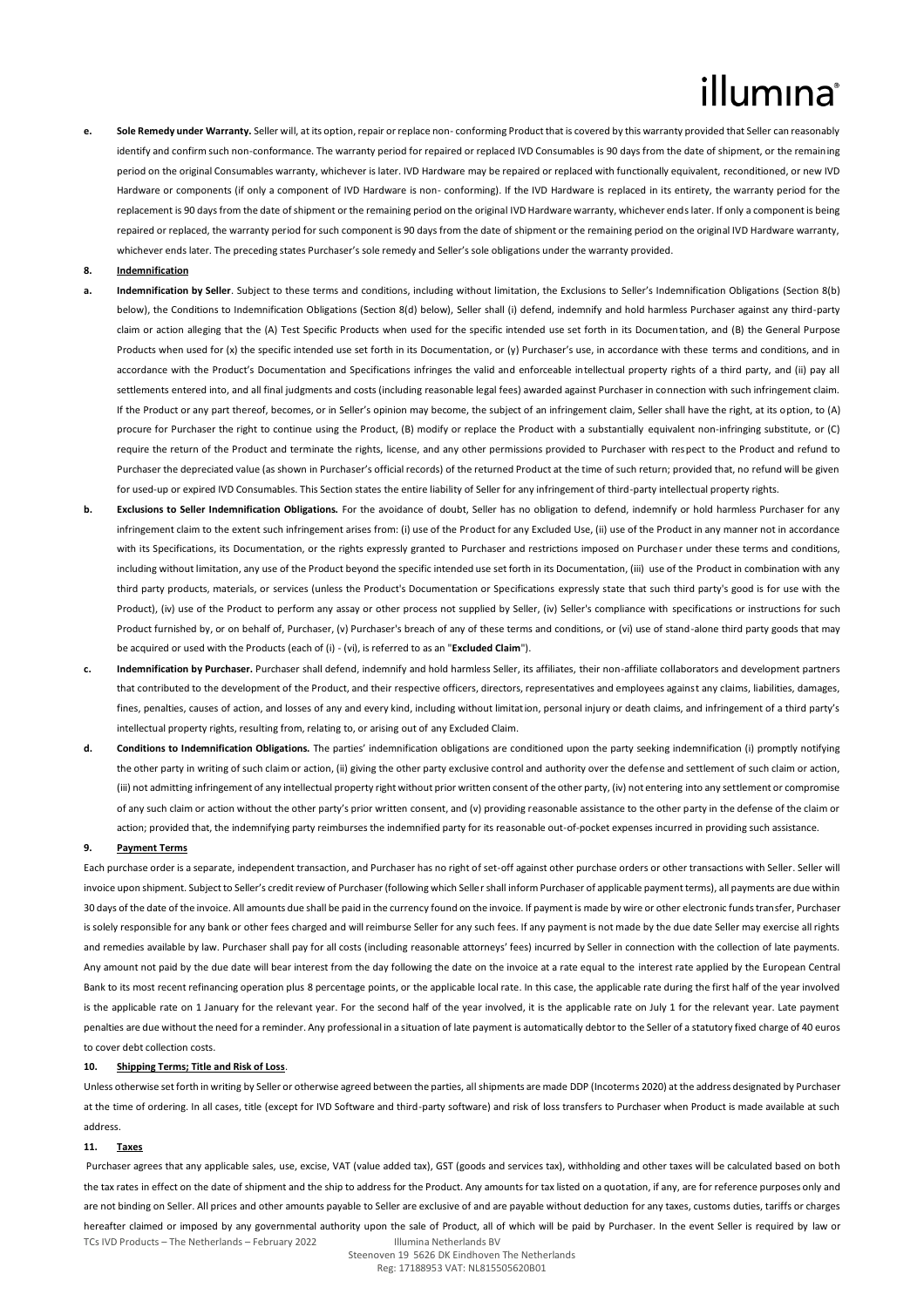regulation to pay any such tax, duty, tariff or charge, such amount will be added to the purchase price or subsequently invoiced to the Purchaser. In the event Purchaser is required by law or regulation to deduct any such tax, duty, tariff or charge the Purchaser shall gross up any payment to the Seller.

### **12. General**

- Applicability of Terms and Conditions. These terms and conditions exclusively govern the ordering, purchase, supply, and use of Product, and prevail over any conflicting, amending and/or additional terms contained in any purchase orders, invoices, or similar documents all of which are hereby rejected and are null and void. Seller's failure to object to any such terms shall not constitute a waiver by Seller, nor constitute acceptance by Seller of such terms and conditions. Third party products may be subject to additional terms and conditions.
- **b. Order Changes/Cancellations**. Orders for Products may not be changed or cancelled once placed.
- **c. Governing Law**. These terms and conditions, their interpretation, and the performance of the parties shall be governed by the laws of The Netherlands. Seller and Purchaser agree that the United Nations Convention on Contracts for the International Sale of Goods shall not apply to these terms and conditions, including any terms in the Documentation.
- **d. Arbitration**. Any dispute which may arise out of or in connection with these terms and conditions and any other document executed in connection these terms and conditions, or the breach, termination or invalidity thereof, which cannot be resolved in a friendly manner, shall be finally resolved by arbitration in Amsterdam, the Netherlands under the Rules of Arbitration of the Netherlands Arbitration Institute (Nederland Arbitrage Instituut). In all cases of arbitration each party shall bear its own costs and expenses and an equal share of the arbitrator's and administrator's fees of arbitration; neither party nor an arbitrator may disclose the existence, content, or results of any arbitration without the prior written consent of both parties, unless required by law; the decision of the arbitrator shall be final and binding on the parties, provided that, the arbitrator shall not have the authority to alter any explicit provision of these terms and conditions; judgment on the award may be entered in any court having jurisdiction. This clause shall not preclude the parties from seeking provisional remedies in aid of arbitration from a court of appropriate jurisdiction. Notwithstanding anything herein to the contrary, any claims or causes of action involving infringement, validity, or enforceability of a party or its affiliate's intellectual property rights are not subject to this arbitration clause.
- **e. Representations and Warranties**. Purchaser is not an authorized dealer, representative, reseller, or distributor of any of Seller's, or its affiliates', products or services. Purchaser agrees, represents and warrants that it (i) is not purchasing the Product on behalf of a third party, (ii) is not purchasing the Product in order to resell or distribute the Product to a third party, (iii) is not purchasing the Product in order to export the Product from the country in which Seller shipped the Product pursuant to the ship-to address designated by Purchaser at the time of ordering ("Ship-to Country"), and (iv) will not export the Product out of the Ship-To Country. . Purchaser further represents and warrants that the Product shall be used in the usual course of business or practice, or by: (A) a person licensed in a health field in the applicable jurisdiction(s) or (B) a Purchaser's designated agent or employee for lawful research, teaching, or testing purposes.
- **f. Remedies for Breach**. In addition to any remedies specified elsewhere under these terms and conditions, and any remedies available to Seller under law or in equity, in the event Purchaser breaches these terms and conditions, including without limitation Sections 2-4, Seller may do any, all, or any combination of the following: (i) cease performance, including without limitation, cease further shipments of Product, (ii) terminate the rights granted to Purchaser pursuant to Section 2 (Rights to Product Upon Purchase), (iii) terminate any service contracts then in effect for affected Product, (iv) terminate any remaining product warranty for the affected Product, and (v) require Purchaser to immediately pay any unpaid invoice.
- **g. Facility Requirements and Installation of IVD Hardware**. Purchaser acknowledges that it is responsible for ensuring at Purchaser's sole cost that its facility meets the site requirements for the IVD Hardware. If the purchase of IVD Hardware includes installation it will be completed within 30 days of delivery of all components of the IVD Hardware and the facility meeting such requirements, including Purchaser's reasonable cooperation.
- **h. IVD Hardware Compatibility**. Due to the slower rate of updates to IVD Hardware, Purchaser acknowledges that Seller's research use reagents and consumables may not be compatible with the IVD Hardware and IVD Software. Purchaser agrees to contact Seller's technical support department prior to purchasing any Seller research use reagents and consumables for use with IVD Hardware and IVD Software.
- **i.** Service Contracts. If a Seller extended service contract for Hardware is being provided, then Seller's standard terms and conditions for such service contract shall exclusively govern such extended service contract. Purchaser agrees that all service contracts are both personal to Purchaser and facility specific: services contracts cannot be transferred to a third party and may not be transferred to a new facility if the Hardware is relocated.
- **j. Future Products**. Any future products and/or services ("**Unreleased Products**") are subject to new part numbers, pricing, and specifications and the acquisition of Product hereunder is not in reliance on the availability of any Unreleased Products.
- **k. Seller Affiliates**. Any actions or rights that may be performed or exercised by Seller hereunder may be performed or exercised by Seller itself or by any of its affiliates. By way of non-limiting example, Seller's affiliates may carry out shipment, servicing, invoicing and receipt of payment.
- **l. Force Majeure**. Seller is not responsible for any failure to perform or delay attributable in whole or in part to any cause beyond its reasonable control, including but not limited to acts of God, fire, flood, tornado, earthquake, hurricane, lightning, any action taken by a government or regulatory authority, actual or threatened acts of war, terrorism, civil disturbance or insurrection, sabotage, labor shortages or disputes, failure or delay in delivery by Seller's suppliers or subcontractors, transportation difficulties, shortage of energy, raw materials or equipment, or Purchaser's fault or negligence. In the event of any such delay the delivery date shall be deferred for a period equal to the time lost by reason of the delay.
- **m. Notices**. Any notice required or permitted shall be in writing and shall be deemed received when (i) delivered personally; (ii) 5 days after having been sent by registered or certified mail, return receipt requested, postage prepaid (or 10 days for international mail); or (iii) 1 day after deposit with a commercial express courier that provides written verification of receipt.
- **n. Seller Information**. Seller may maintain and use a database of orders and account information pertaining to Purchaser for purposes of order processing, maintaining records, assisting with future orders of Purchaser, and compliance with applicable laws and regulations. Purchaser may not disclose any financial terms of this transaction to any third party without the prior written consent of the Seller, except as (and only to the extent) required by securities or other applicable law.